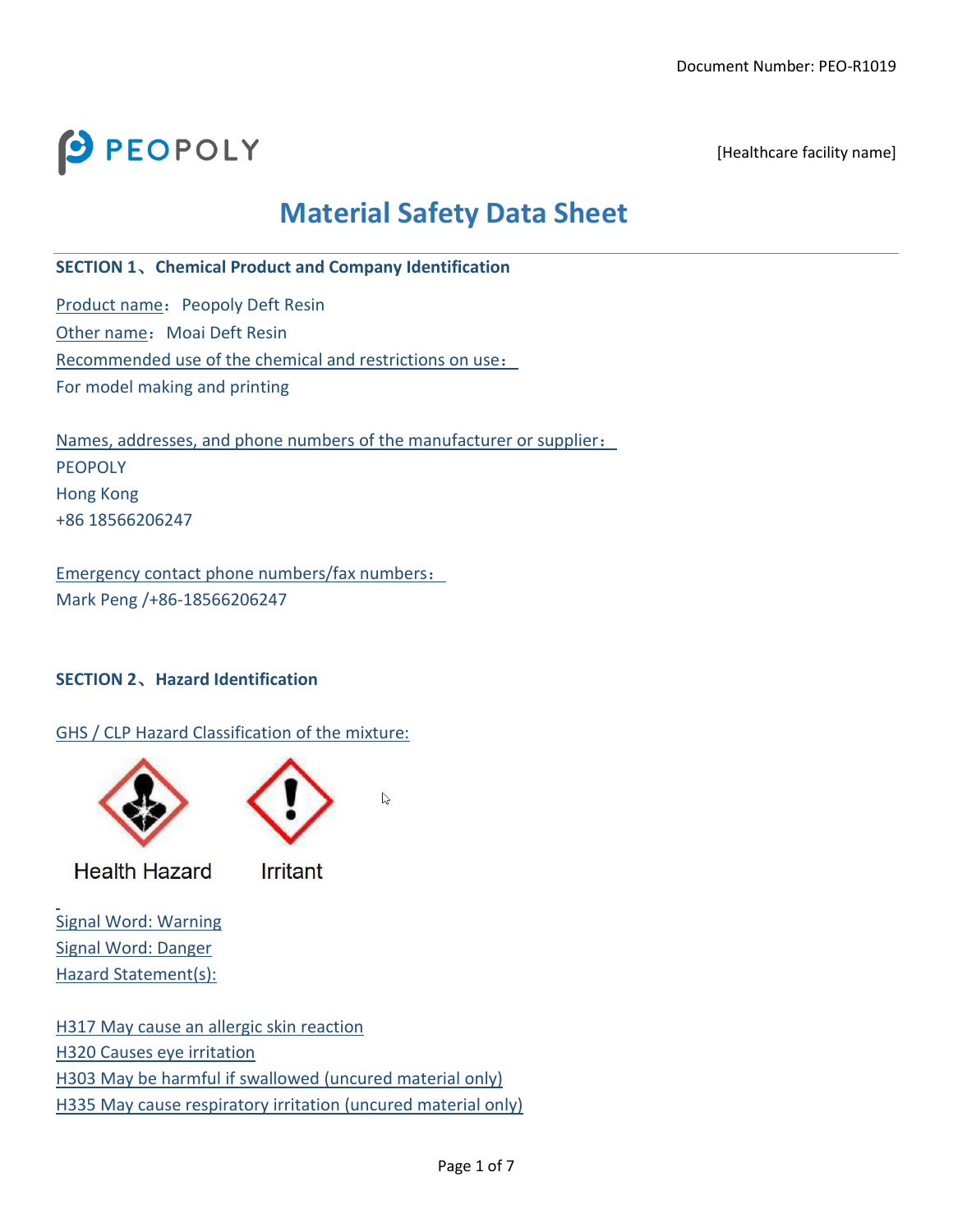Physical and Chemical Hazards Not classified. Human health Skin Irrit. Category 1, Eye irritation Category 1, Oral Category 1 Environment Not classified. Symbol:

### Precautionary:

Slight irritation to skin, heat generation when polymerization, carbon oxide generation when decomposition by heat.

#### Transport Information

Department of transportation classification: Not hazardous by D.O.T. regulations D.O.T. proper shipping name: Not regulated International Maritime Dangerous Goods Code (IMDG): **Not regulated** International Air Transportation Association (IATA): **Not regulated**

# **SECTION 3**、**Composition/Information on Ingredients**

| Mixtures:                 |             |                    |
|---------------------------|-------------|--------------------|
| Chemical property:        |             |                    |
| <b>Substance Identity</b> | CAS No.     | Approx. Weight (%) |
| Urethane Acrylate         | 877072-28-1 | $20^{\circ}40$     |
| <b>Acrylic Monomer</b>    | 64401-02-1  | $30^{\circ}60$     |
| Photoinitiator            | 119-61-9    | 0 <sup>5</sup>     |

#### **SECTION 4**、**First Aid Measures**

The first-aid measures for different exposure routes:

Inhalation: If overcome by exposure, give fresh oxygen or artificial respiration as needed.

Skin contact: Immediately remove contaminated clothing. Wash skin thoroughly with mild soap/water. Flush with lukewarm water for 15 minutes. If sticky, use waterless cleaner first. Seek medical attention if ill effect or irritation develops.

Eyes contact: In case of eye contact, immediately rinse with clean water for 20-30 minutes. Retract eyelids often. Consult medical professionals if irritation persists.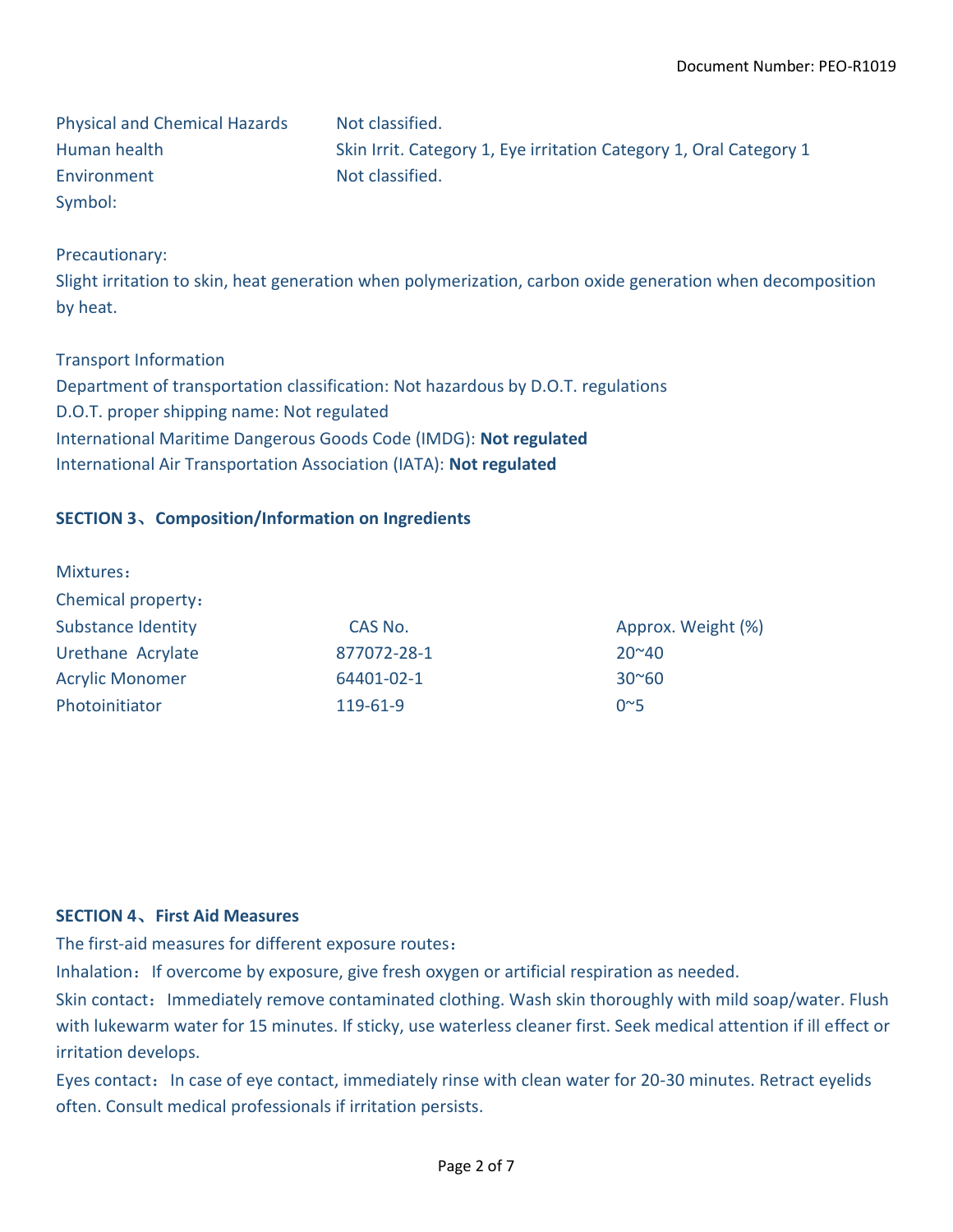Ingestion: If large quantity swallowed, give lukewarm water (pint) if victim completely conscious/alert. Consult medical professionals if irritation persists.

The most important symptoms and hazardous effects: Slight skin irritation

The protection of first-aiders: Wear C class protective equipment and first aid in safety area.

Notes to physicians: Slight skin irritation, Symptoms may include localized redness or rash and swelling of the affected area, Symptoms may be delayed.

# **SECTION 5**、**Fire Fighting Measures**

Suitable fire extinguishing media: Water, foam, carbon dioxide or dry chemical.

Specific hazards may be encountered during fire-fighting:

High temperatures, inhibitor depletion, accidental impurities, or exposure to radiation or oxidizers may cause spontaneous polymerizing reaction generating heat / pressure. Closed containers may rupture or explode during runaway polymerization.

Specific fire-fighting methods:

Full protective equipment, including self contained breathing apparatus is needed to protect fire fighters from exposure.

Special equipment / instructions for the protection of firefighters:

Chemical splash goggles and/or face shield, respiratory protection equipment, protective gloves, apron, boot.

#### **SECTION 6**、**Accidental Release Measures**

Personal precautions: Wear proper protective equipment, avoid raw material contact and vapor inhalation. Environmental precautions:1. Extinguish all ignition sources and ventilate area. 2. Dispose/report per regulatory requirements.

Clean-up procedures:1. Avoid contact spilled or released material

2. Reduce spill or release in safety condition.

3. Soak up small spill with inert solids (such as vermiculite, clay) and sweep/shovel into vented disposal container.

4. Dike and recover large spill. Obtain emergency help by fire or emergency unit.

#### **SECTION 7**、**Safe Handling and Storage Measures**

Handling procedures: This product is inhibited to prevent uncontrolled polymerization. A polymerization can generate heat and pressure and may cause product container to rupture. Check inhibitor content often and add inhibitor to bulk liquid if needed.

Storage procedures: Maintain head space in storage containers to support oxygen requirements of the inhibitor(s). Do not blanket or mix with oxygen free gas, and prevent material from freezing (inhibitor can separate from product as a solid). Store drums above 10℃/50℉ and below 32℃/90℉. Bulk storage temperature range:15-27℃/59-80°F. Store drums away from heat sources, strong oxidizers, radiation and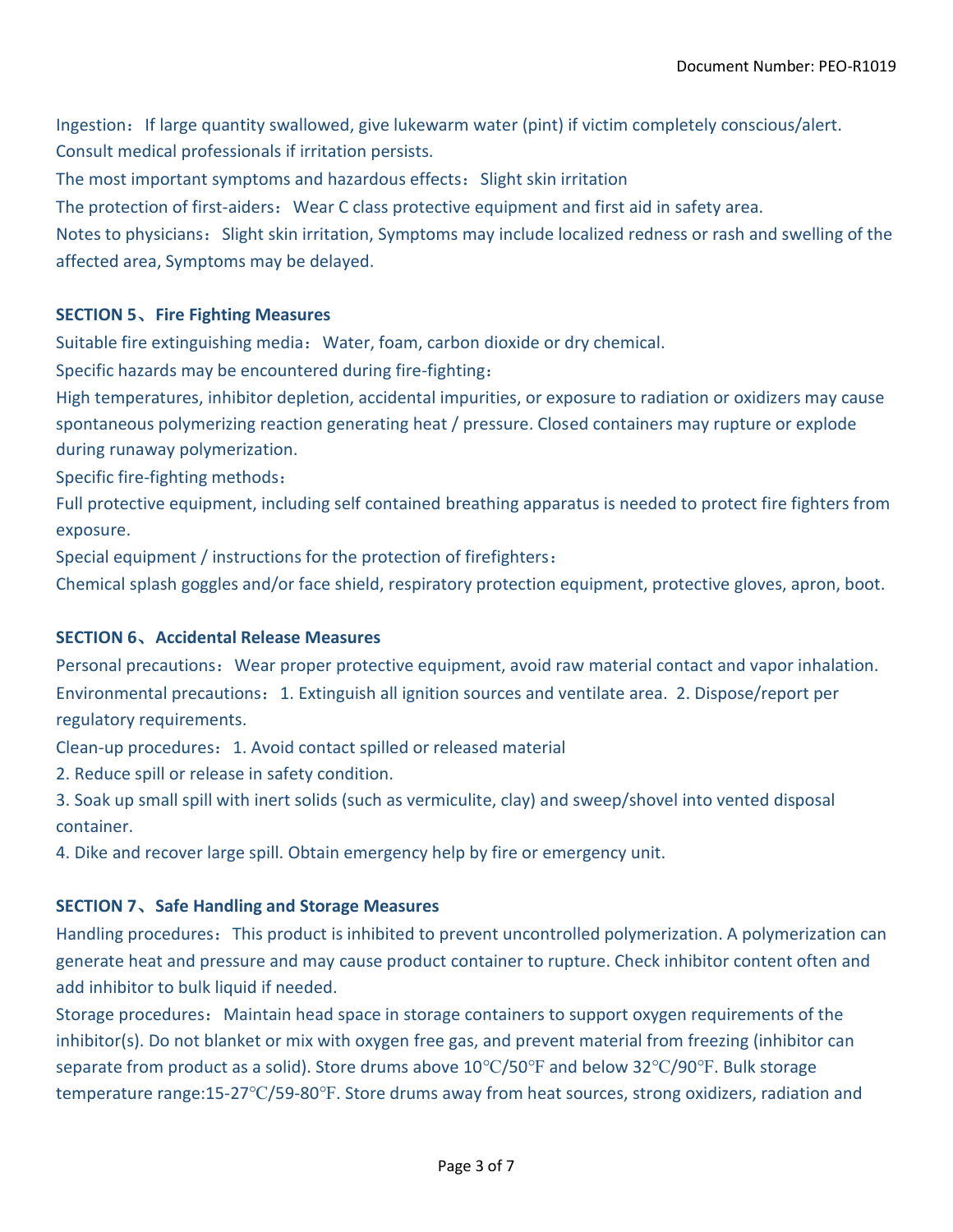other initiators. Use product within six months of receipt for optimum results. If material freezes, heat and mix to redistribute the inhibitor. Product may also be heated to facilitate handling. Heat product container slowly to 40℃/104℉ for not more than 24 hours. Convection ovens or warm water bath (preferred due to more efficient heat transfer) are recommended for heating. Do not use drum heater. An air space, preferably an air bubble flow, should be provided for at all times during heating.

# **SECTION 8**、**Exposure Controls Measures**

Engineering controls: 1. Using no spark, grounding ventilation system, and separate from general ventilation system.

2. Exhaust waste gas to outdoor, and take applicable measure to protect environment.

3. Using local exhaust ventilation and closed processing system when mass production.

4. Complement exhaust air by ventilation system with supply plenty fresh air.

#### Control parameters

| Substance name         | <b>TWA</b> | <b>STEL</b> | <b>CEILING</b> | <b>BEIs</b> |
|------------------------|------------|-------------|----------------|-------------|
| Urethane Acrylate      |            |             |                |             |
| <b>Acrylic Monomer</b> |            |             |                |             |
| Photoinitiator         |            |             |                |             |

Personal protective equipment:

Respiratory protection: If this material is handled at elevated temperature or under mist forming conditions, NIOSH/MSHA approved respiratory protection equipment should be used.

Hand protection: Chemical-resistant gloves should be wore when handing this product.

Eye protection: Chemical splash goggles and /or face shield must be worn when possibility exists for eye contact due to splashing or spraying liquid, airborne particles, or vapor. Contact lenses should not be worn Skin and body protection: Depending on the conditions of use, protective gloves, apron, boots, head and face protection should be worn. This equipment should be cleaned thoroughly after each use.

Hygiene measures: 1. Emergency eye wash fountains and safety showers should be available in the immediate vicinity of any potential exposure.

2. Use good personal hygiene practices. Wash hands before eating, drinking, smoking, or using toilet facilities.

3. Promptly remove soiled clothing/wash thoroughly before reuse. Shower after work using plenty of soap and water.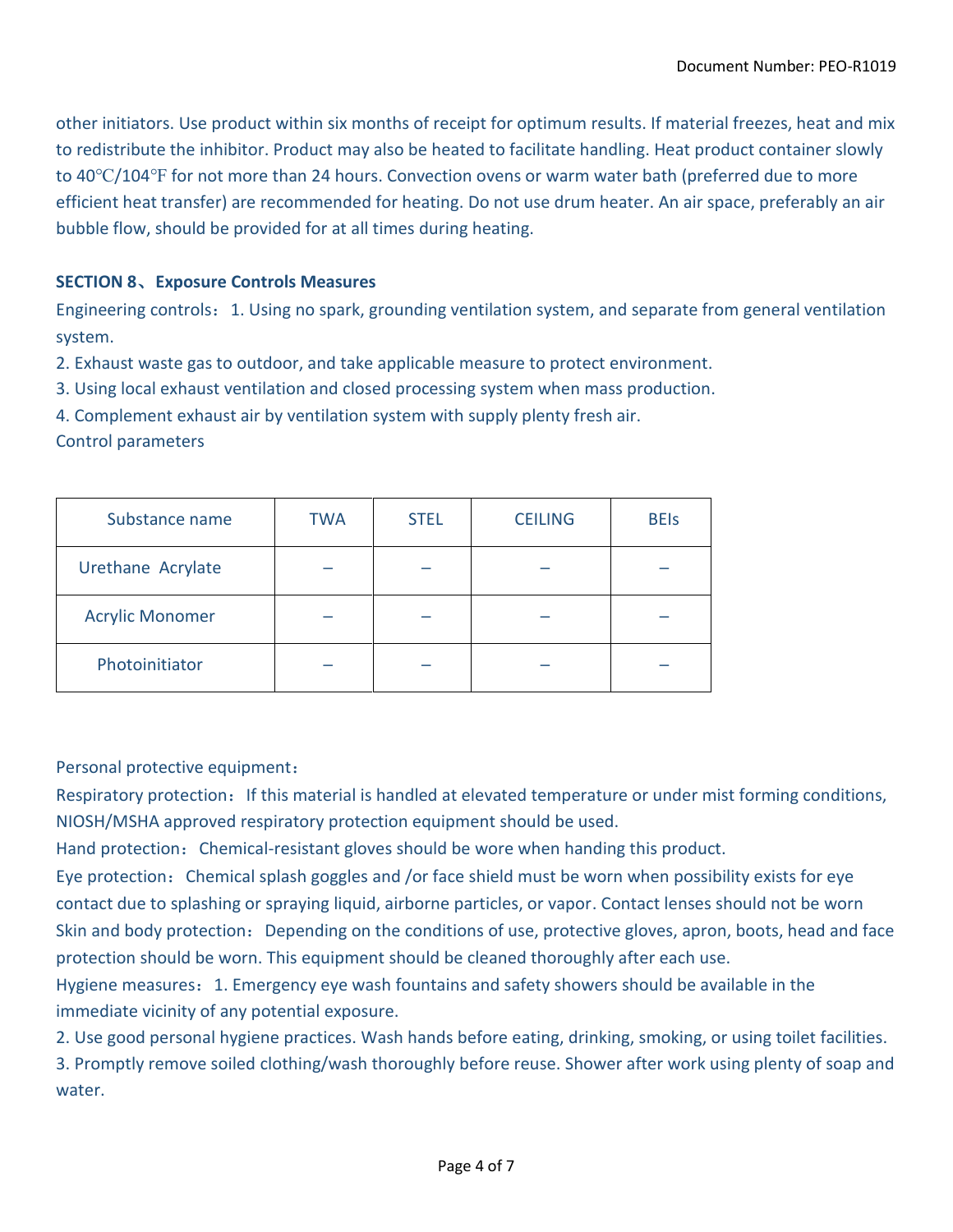### **SECTION 9**、**Physical and Chemical Properties**

| Appearance (physical state, colour, etc):   |                                               |  |  |  |
|---------------------------------------------|-----------------------------------------------|--|--|--|
| Gray liquid at $25^{\circ}$ C               | Odor: Low Odor                                |  |  |  |
| Odor threshold: $-$                         | Melting point/freezing point: $-$             |  |  |  |
| pH value: AP 6.8 - 7.2                      | Boiling point/boiling range: $>100^{\circ}$ C |  |  |  |
| Flammability (solid, gas): $-$              | Flash point: $110^{\circ}$ C                  |  |  |  |
| Decomposition temperature: -                | Test method: Closed cup                       |  |  |  |
| Autoignition temperature: -                 | Explosion limits: -                           |  |  |  |
| Vapor pressure: $-$                         | Vapor density: $-$                            |  |  |  |
| Density: 1.11~1.15                          | Solubility: Water: Negligible                 |  |  |  |
| Partition coefficient of n-octanol/water: - | Evaporation rate: $-$                         |  |  |  |

# **SECTION 10**、**Chemical Stability and Reactivity Information**

Chemical Stability: Stable on normal condition.

Possible hazardous reactions occurring under specific conditions:

Heat and pressure generation when polymerization and the result in closed container broken and cracked.

Conditions to be avoided: High temperatures, localized heat sources (i.e., drum or band heaters), oxidizing

conditions, freezing conditions, direct sunlight, ultraviolet radiation, inert gas blanketing.

Materials to avoid: Strong oxidizers, strong reducers, free radical initiators, inert

gases, oxygen scavengers.

Hazardous decomposition products: Acrid smoke-fumes/carbon monoxide/carbon dioxide and perhaps other toxic vapors may be released during a fire involving this product.

# **SECTION 11**、**Toxicological Information**

Routes of exposure: Skin, inhalation, ingestion, eyes. Symptoms:

After inhalation: No significant signs or symptoms indicative of any adverse health hazard are expected to occur at standard conditions due to the low volatility of this material. However, aerosols, or vapors which may be generated at elevated processing temperatures, may cause respiratory tract irritation. Symptoms of irritation may include coughing, mucous production and shortness of breath.

After skin contact: Although no appropriate human or animal health effects data are known to exist, this material is expected to be a skin irritant. Symptoms of irritation may include redness or rash, swelling of the affected area and blistering. Repeated or prolonged skin contact may cause a more severe skin response such as ulcers and scarring. Symptoms of skin exposure may be delayed 24-48 hours. Although no appropriate human or animal health effects data is known to exist, this material may cause an allergic skin reaction (sensitization) in susceptible individuals upon repeated exposure.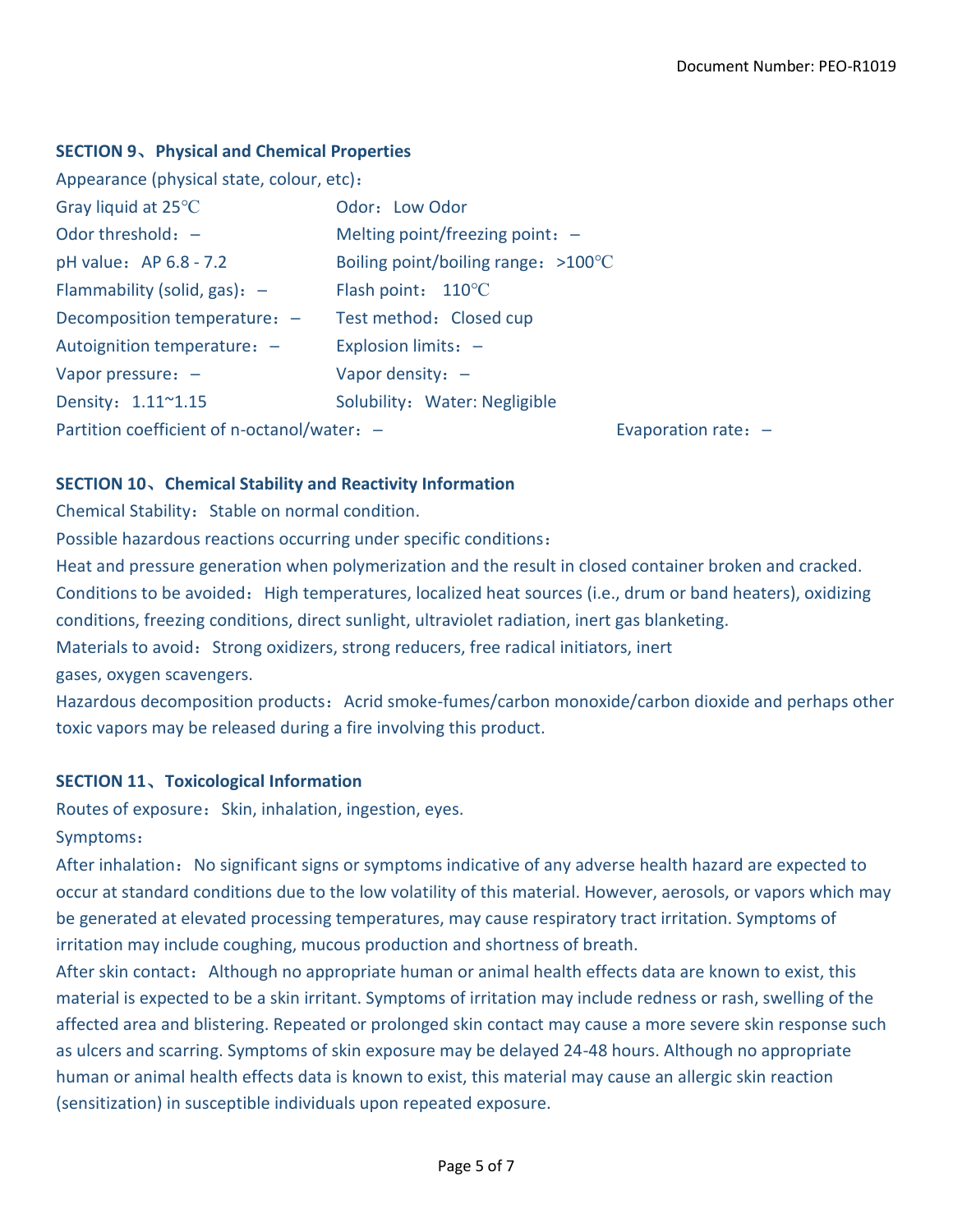After eye contact: Although no appropriate human or animal health effects data are known to exist, this material is expected to cause eye irritation. May cause moderate irritation with symptoms including burning sensation, tearing, redness or swelling.

After ingestion: Although no appropriate human or animal health effects data are known to exist, this material is expected to be a slight ingestion hazard.

Acute toxicity: -

Chronic toxicity or long term toxicity: -

#### **SECTION 12**、**Ecological Information**

Ecological toxicity: -Persistence and degradability: -Bio-accumulative potential: -Mobility in soil: -Other adverse effects: -

#### **SECTION 13**、**Waste Disposal Measures**

Methods of waste disposal:

1. Residues and spilled material may be hazardous waste due to potential for internal heat generator. Disposal must be in accordance with applicable federal, state, or local regulations.

2. The container for this product can present explosion or fire hazards, even when emptied. To avoid risk of injury, do not cut, puncture, or weld on or near this container. Since the emptied containers retain product residue, follow label warnings even after container is emptied.

#### **SECTION 14**、**Transport Information**

Department of transportation classification: Not hazardous by D.O.T. regulations D.O.T. proper shipping name: Not regulated International Maritime Dangerous Goods Code (IMDG): **Not regulated** International Air Transportation Association (IATA): **Not regulated**

**SECTION 15**、**Regulatory Information** 

Applicable regulations: N/DA

SECTION 16、Other Information Reference documents MSDS prepared by Organization name: Peopoly Inc Limited Research Department